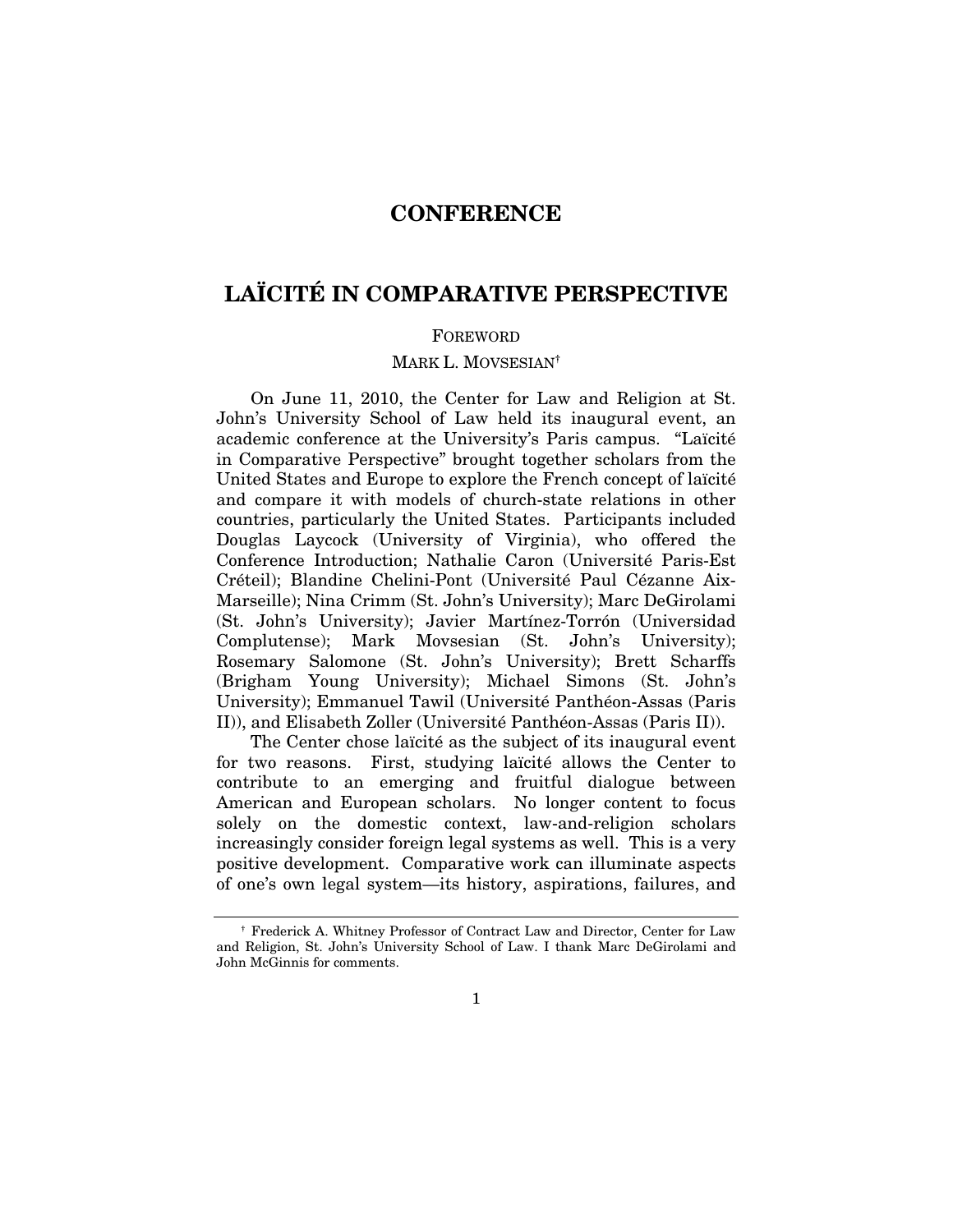unstated assumptions—that one might otherwise fail to perceive. Because it is both so close to and so remote from American ideas about church-and-state—so familiar and so unfamiliar—laïcité offers a particularly good vehicle for comparison. American scholars can learn much about our conceptions of religion and religious freedom by considering the different versions that exist in the other Enlightenment Republic. And, in turn, French and European scholars can learn much about their own traditions by considering them in light of their American analogues.

Second, a conference on laïcité addresses issues that greatly concern the public at large. At this writing, both France and the United States are embroiled in controversies over the place of religion in national life. In France, the National Assembly is considering a proposal to ban the burqa—*le voile intégral*—in public places.1 Although the Conseil d'État, France's highest administrative court, has expressed serious doubts about the legality of such a ban, the Sarkozy government is pushing ahead with the proposal, with widespread public support.<sup>2</sup> In the United States, the plan to build a mosque near Ground Zero has caused a heated debate between those who see the mosque as an admirable symbol of religious tolerance and those who perceive it as a triumphalist gesture calculated to cause offense. Although these particular controversies concern Islam, the place of religion in public life transcends any one creed. Both French and American society must determine how best to address the fact that religious commitments remain vital for millions of their citizens—a fact that would have confounded the secularization theorists of the last century, to say nothing of *philosophes* like Diderot and Voltaire.<sup>3</sup>

<sup>1</sup> On the proposed burqa ban, see Bruce Crumley, *France Moves Closer to Banning the Burqa*, TIME, Apr. 23, 2010, *available at* http://www.time.com/time/ world/article/0,8599,1983871,00.html.<br><sup>2</sup> On the Conseil's position in the French judicial system, see T. Jeremy Gunn,

*Religious Freedom and Laïcité: A Comparison of the United States and France*, 2004 BYU L. REV. 419, 455 n.151. For the English version of the Conseil's opinion on the proposed burqa ban, see CONSEIL D'ETAT, STUDY OF POSSIBLE LEGAL GROUNDS FOR BANNING THE FULL VEIL (Mar. 25, 2010) [hereinafter CONSEIL D'ETAT STUDY], *available at* http://www.conseil-etat.fr/cde/media/document/RAPPORT%20ETUDES/

etude\_voile\_integral\_anglais.pdf. 3 For a skeptical treatment of secularization theory, see, for example, GRACE DAVIE, THE SOCIOLOGY OF RELIGION 46–65 (2007).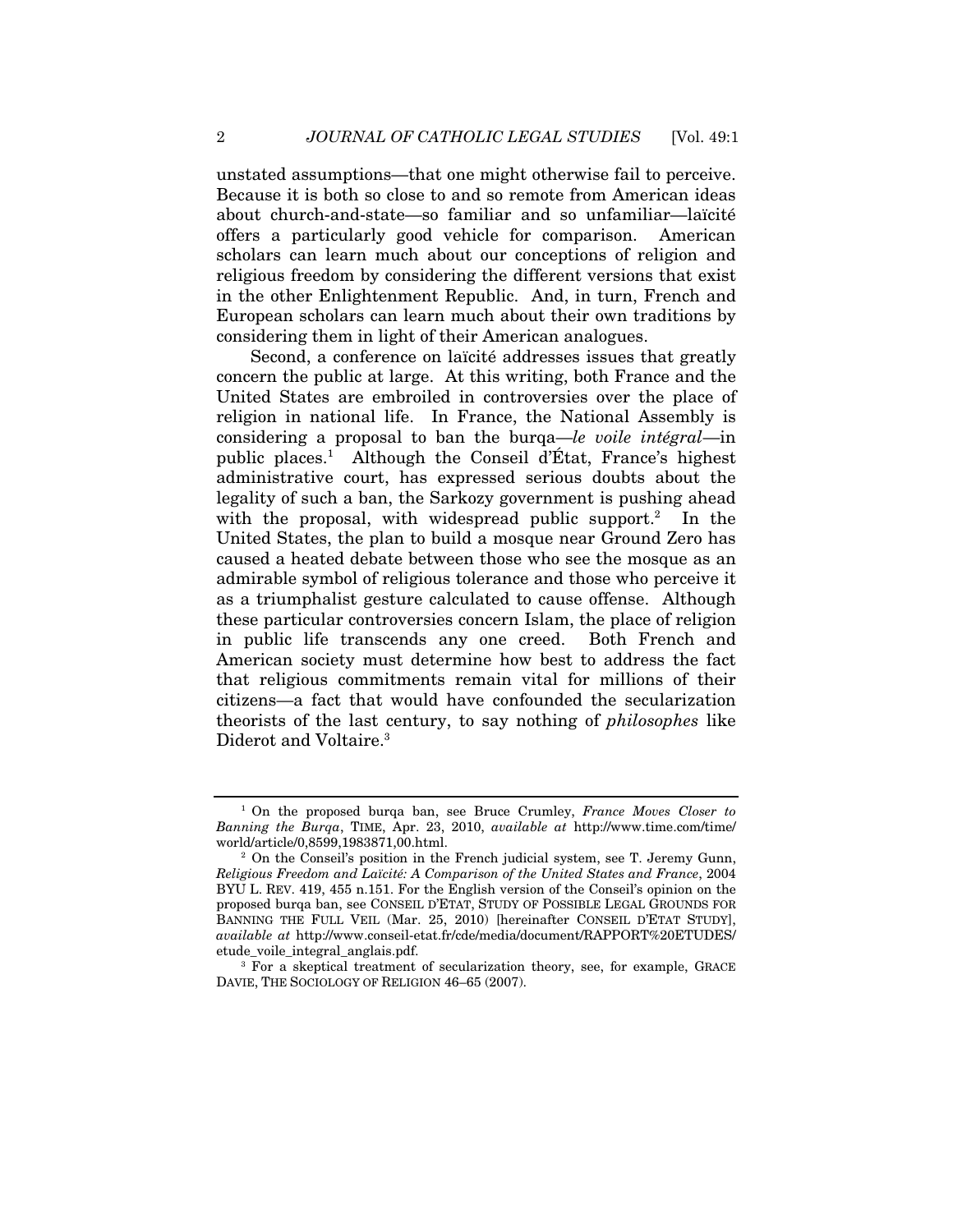The conference had three sessions: Laycock's Conference Introduction, titled "American Religious Liberty, French Laïcité, and the Veil,"4 and two consecutive panels, "Laïcité in France— Contemporary Issues"5 and "Laïcité in Comparative Perspective."<sup>6</sup> We present here an edited transcript of the day's proceedings. We have maintained the informal, conversational tone of the transcript in order to give readers a proper sense of the event. Similarly, we have not required the usual number of footnotes from authors in an effort to capture the spontaneous nature of the interchange among the participants.

Three main themes emerge from the day's discussions. First, laïcité is a contestable concept that encompasses many discrete, and sometimes contradictory, notions. The word itself is not readily translated into English.7 Most authors settle for "secularism."8 But "secularism" does not capture laïcité's anticlerical, even anti-religious, connotations. As Jeremy Gunn observes, the word emerged during periods of acute hostility between the French state and the Catholic Church.<sup>9</sup> Laïcité historically was a militant concept, a polemic employed by actors who sought to suppress French Catholicism, particularly during the early decades of the Third Republic.10 Nowadays, this history is largely ignored or forgotten; many French apparently see laïcité as a neutral and irenic doctrine that unites their society.<sup>11</sup> But its origins as a fighting word occasionally resurface, as in the

<sup>4</sup> Douglas Laycock, *Conference Introduction: American Religious Liberty, French Laïcité, and the Veil*, 49 J. CATH. LEGAL STUD. 21 (2010) [hereinafter *Conference Introduction*]. 5 *Laïcité in France—Contemporary Issues Panel Discussion*, 49 J. CATH. LEGAL

STUD. 53 (2010).

<sup>6</sup> *Laïcité in Comparative Perspective Panel Discussion*, 49 J. CATH. LEGAL STUD. 101 (2010). 7 *See* Elisabeth Zoller, *Laïcité in the United States or The Separation of Church* 

*and State in a Pluralist Society*, 13 IND. J. GLOBAL LEGAL STUD. 561, 561 (2006). 8 *See* Douglas Laycock, *Church and State in the United States: Competing* 

*Conceptions and Historic Changes*, 13 IND. J. GLOBAL LEGAL STUD. 503, 504 (2006); *see also* JOHN R. BOWEN, WHY THE FRENCH DON'T LIKE HEADSCARVES 2 (2007) (noting that the word "can be translated as 'secularism'").<br><sup>9</sup> Gunn, *supra* note 2, at 432–42.<br><sup>10</sup> Id. at 439; *see also* BOWEN, *supra* note 8, at 12.<br><sup>11</sup> See Gunn, *supra* note 2, at 428–29.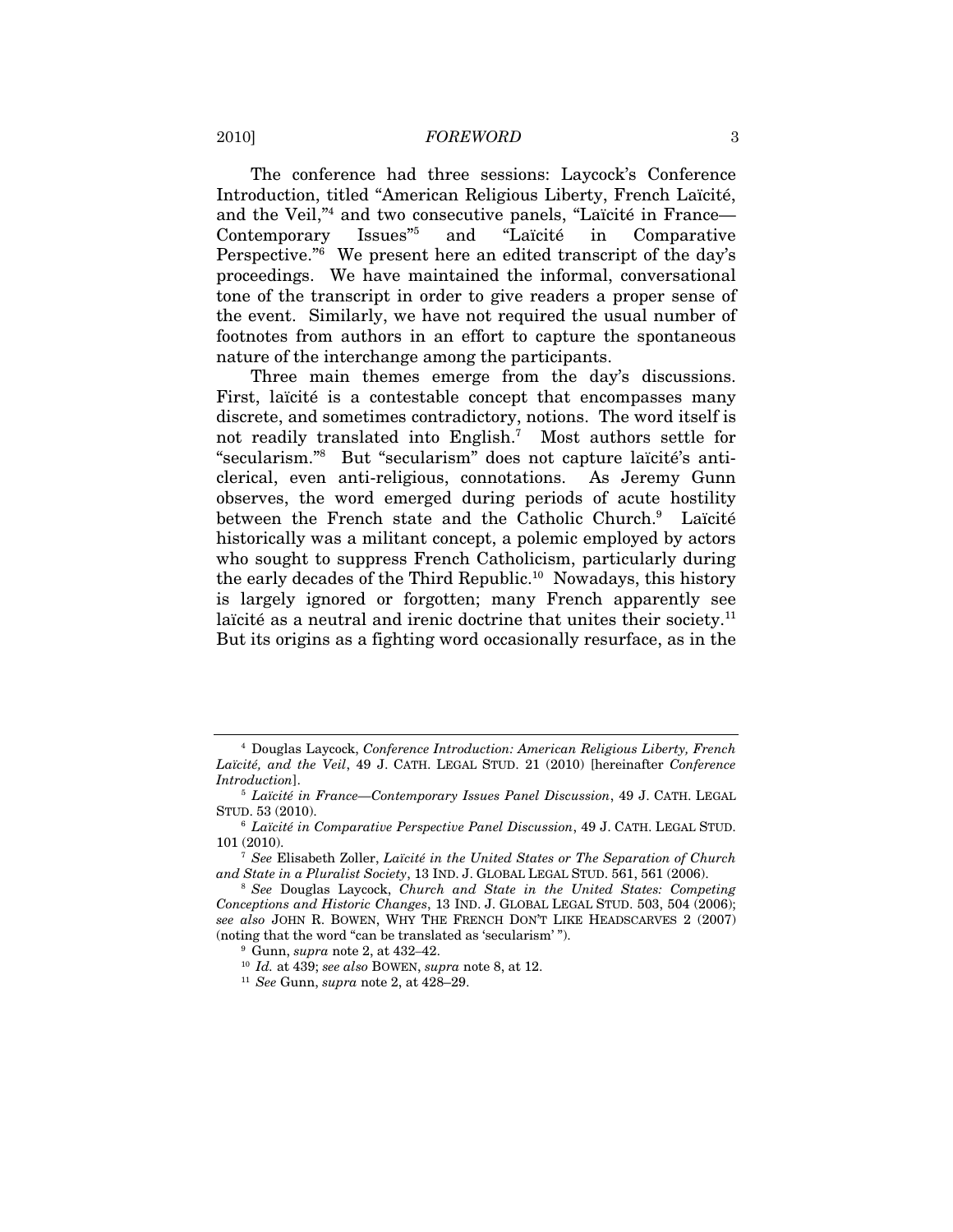*laïcité de combat* that Nathalie Caron describes in her contribution.<sup>12</sup>

One must distinguish between different categories of laïcité. There is, for example, legal laïcité—the principles that flow from legal texts.13 The most important texts are article 2 of the French Constitution of 1958, which declares France to be a "laïque" republic, $14$  and the 1905 Law on the Separation of Churches and the State.15 These texts do not actually define the term "laïcité," however, and to an outsider there appear to be some serious inconsistencies.<sup>16</sup> For example, the 1905 law provides that "the Republic does not recognize, finance, or subsidize any religious group.<sup>"17</sup> Yet, as Laycock points out in his Introduction, the French government is much more entangled with religion than any government in the United States.<sup>18</sup> For example, the French Interior Ministry has an office, the Bureau des Cultes, whose responsibility it is to formulate guidelines for deciding which entities can be "recognized officially as 'religious associations.' "19 The Ministry consults with the Vatican on the appointment of Catholic clergy; in Alsace-Moselle, which for historical reasons lies outside the coverage of the 1905 law, the Ministry actually appoints Catholic bishops.<sup>20</sup> Moreover, despite the wording of the 1905 law, the French government grants significant subsidies to religion—much more than the United

<sup>&</sup>lt;sup>12</sup> *See Laïcité in France—Contemporary Issues Panel Discussion*, *supra* note 5, at 94–95 (remarks of Nathalie Caron); *see also* BOWEN, *supra* note 8, at 25.

<sup>&</sup>lt;sup>13</sup> *Cf.* BOWEN, *supra* note 8, at 29 (discussing Olivier Roy's assertion that laïcité should be understood as "the sum total of laws dealing with the relationship of the state to organized religions"). 14 T. Jeremy Gunn, *Religion and Law in France: Secularism, Separation, and* 

*State Intervention*, 57 DRAKE L. REV. 949, 954 n.31 (2009). In full, the English translation of article 2 reads: "France is an indivisible, secular [*laïc*], democratic, and social republic. It ensures the equality before the law of all of its citizens, without distinction as to origin, race, or religion. It respects all beliefs." *Id.* at 953–

<sup>54. 15</sup> *Id.* at 954 & n.32. Many sources in English translate the phrase in the title of this act as "Separation of Church and State," but a literal translation would use the plural. *Id.* 

<sup>16</sup> *See* BOWEN, *supra* note 8, at 29 (noting that legal texts nowhere define "laïcité").<br><sup>17</sup> Gunn, *supra* note 14, at 955.<br><sup>18</sup> See Conference Introduction, *supra* note 4, at 29.<br><sup>19</sup> Gunn, *supra* note 14, at 960–61.<br><sup>20</sup> Id. at 958, 960; see also Laïcité in France—Contemporary Issues Panel

*Discussion*, *supra* note 5, at 87–88 (remarks of Emmanuel Tawil).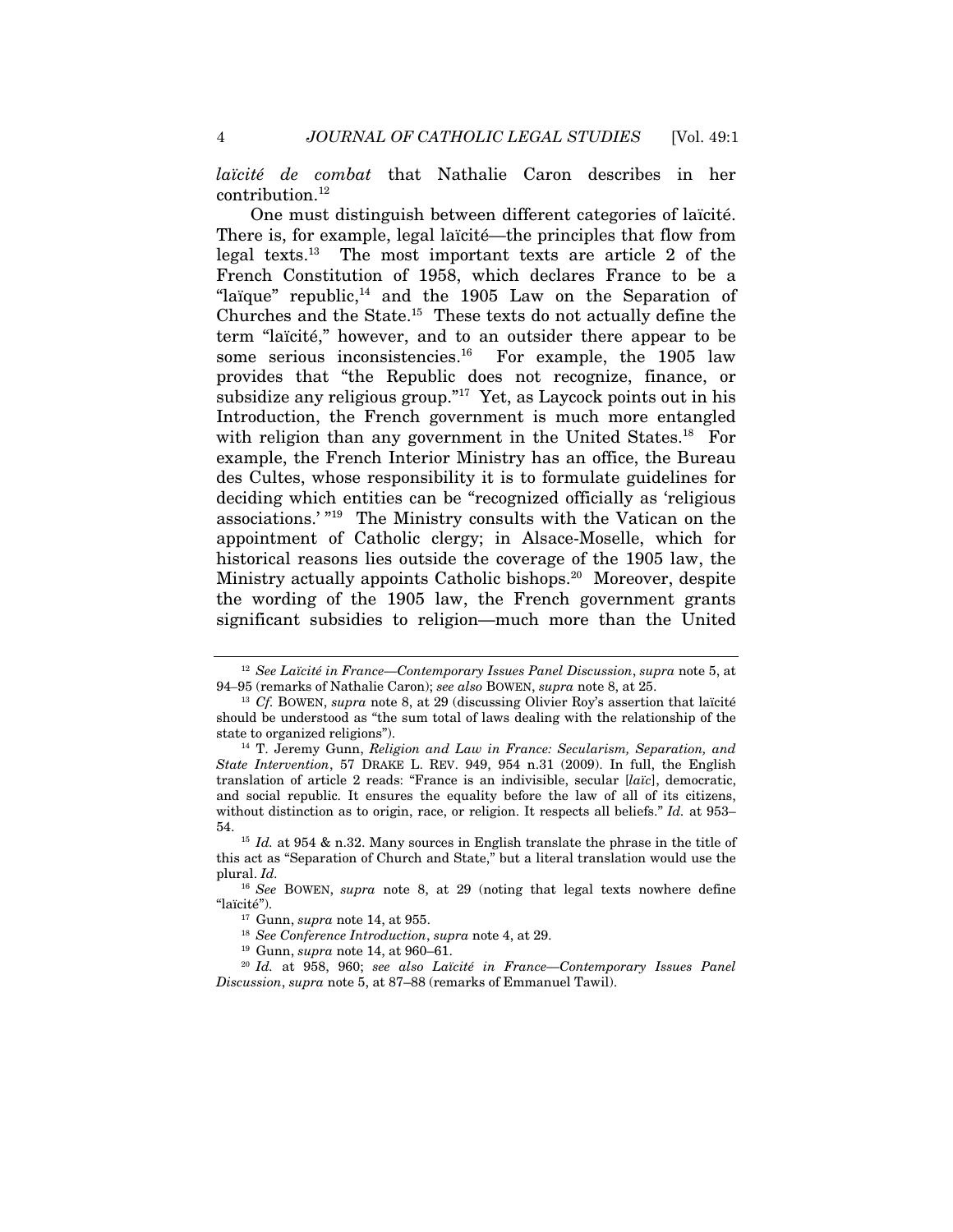States Constitution would allow.<sup>21</sup> For example, under an exception in the 1905 law, the government owns and pays for the maintenance of all religious buildings in existence as of that date, including the great medieval cathedrals and countless smaller churches, mostly Catholic, throughout France.22 Religious bodies may use these buildings only with government permission.<sup>23</sup> The government subsidizes private religious schools and pays for chaplains who serve in public schools.<sup>24</sup> It even finances religious programming on public television.25

As I shall explain in a moment, these inconsistencies should be understood as the product of France's particular history. Whatever the reasons, though, it is clear that legal laïcité is a complicated thing. And legal laïcité must be distinguished from philosophical or political laïcité, from laïcité as a theory of religion's proper place in French society. For example, the Conseil d'État has concluded that as a legal matter, laïcité requires neither a blanket ban on students' wearing of religious insignia in public schools nor a blanket ban on the burqa in public places.26 Nonetheless, the National Assembly adopted a ban on religious insignia in 2004 and seems likely to adopt a ban on the burqa now.27 Even if legal laïcité does not command a particular outcome, political laïcité might.

Outsiders often assume that political laïcité means a rigid secularism, as the examples of the ban on religious insignia and proposed ban on the burqa suggest. But political laïcité turns out to be just as complicated and contested a concept as legal laïcité. To be sure, many French conceive of laïcité as strict secularism.28 But not everyone: the strict secularists are opposed by those, like President Sarkozy, who advocate *laïcité positive*, or "open

<sup>21</sup> *Cf.* Nelson Tebbe, *Understanding Laïcité*, 23 J.L. & RELIGION 371, 372 (2008) (book review) (noting that "religious bodies receive far more government support in France than in the United States").

<sup>&</sup>lt;sup>22</sup> Gunn, *supra* note 14, at 956; *see also* BOWEN, *supra* note 8, at 27–28.<br><sup>23</sup> Gunn, *supra* note 14, at 956.<br><sup>24</sup> See BOWEN, *supra* note 8, at 27–28.<br><sup>25</sup> Id. at 28.<br><sup>26</sup> See Gunn, *supra* note 2, at 455–57 (discu regarding religious insignia in public schools). 27 *See id.* at 462–63 (discussing adoption of the 2004 law). 28 *See Laïcité in France—Contemporary Issues Panel Discussion*, *supra* note 5, at

<sup>54 (</sup>remarks of Nathalie Caron) (discussing *laïcité de combat*).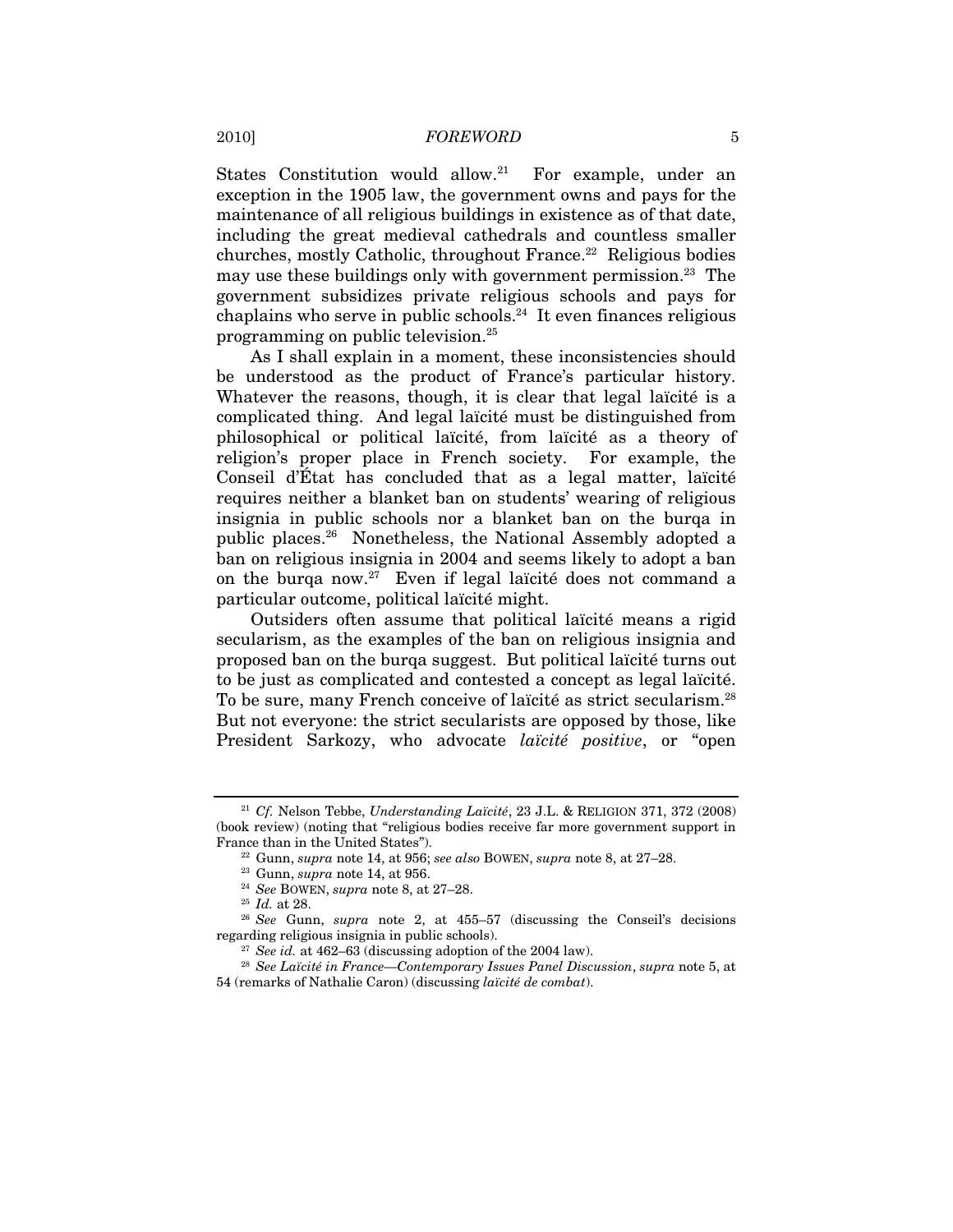secularism,<sup>"29</sup> a gentler version of the doctrine that does not perceive religion as inherently dangerous to republican values though it must be acknowledged that the Sarkozy government has put its weight behind the proposed burqa ban. A third group, the advocates of *laïcité en mouvement*, stands somewhere in between.30 The key point is that political laïcité, like its legal counterpart, is up for grabs. As John Bowen observes, there has "never been agreement on the role religion should play in public life" in France, "only a series of debates, laws, and multiple efforts to assert claims over public space."31

Second, both in France and in other countries, much of the debate about religion in public life centers on the public schools. This should not come as a surprise. Both pro- and antireligionists view public schools as a crucial battleground for shaping future citizens; the stakes are very high.<sup>32</sup> In France, in particular, the public schools traditionally have been seen as the vehicle for forging a common national identity that transcends religious difference and embraces the rationalist values of the Enlightenment.<sup>33</sup> Following Rousseau, public schools traditionally are supposed to free children from religious influence and promote the primacy of the state over the church and other "communalist" attachments. $34$  Thus, when politicians like President Sarkozy compare public school teachers unfavorably to clergy and assert that the school teachers can never "replace" priests and pastors, secular-minded French take

<sup>29</sup> *See* Fr. Evaldo Xavier Gomes, *Church-State Relations from a Catholic Perspective: General Considerations on Nicolas Sarkozy's New Concept of Laïcité* 

*Positive*, 48 J. CATH. LEGAL STUD. 201, 214–25 (2009).<br><sup>30</sup> *See Laïcité in France—Contemporary Issues Panel Discussion*, *supra* note 5, at 54 (remarks of Nathalie Caron).

<sup>&</sup>lt;sup>31</sup> BOWEN, *supra* note 8, at 33.<br><sup>32</sup> *Laïcité in France—Contemporary Issues Panel Discussion*, *supra* note 5, at 68–83 (remarks of Rosemary Salomone).

<sup>33</sup> *See* BOWEN, *supra* note 8, at 24–25; *see also Laïcité in Comparative Perspective Panel Discussion*, *supra* note 6, at 130 (remarks of Elisabeth Zoller) (discussing Condorcet); *id.* at 134 (remarks of Nathalie Caron) (discussing Condorcet). 34 *See* BOWEN, *supra* note 8, at 11–13, 24–25; John O. McGinnis, *The* 

*Enlightenment Case for Vouchers*, 57 N.Y.U. ANN. SURV. AM. L. 75, 85–86 (2000). The fact that France subsidizes private religious schools obviously stands in some tension with this ideal, a matter I discuss below.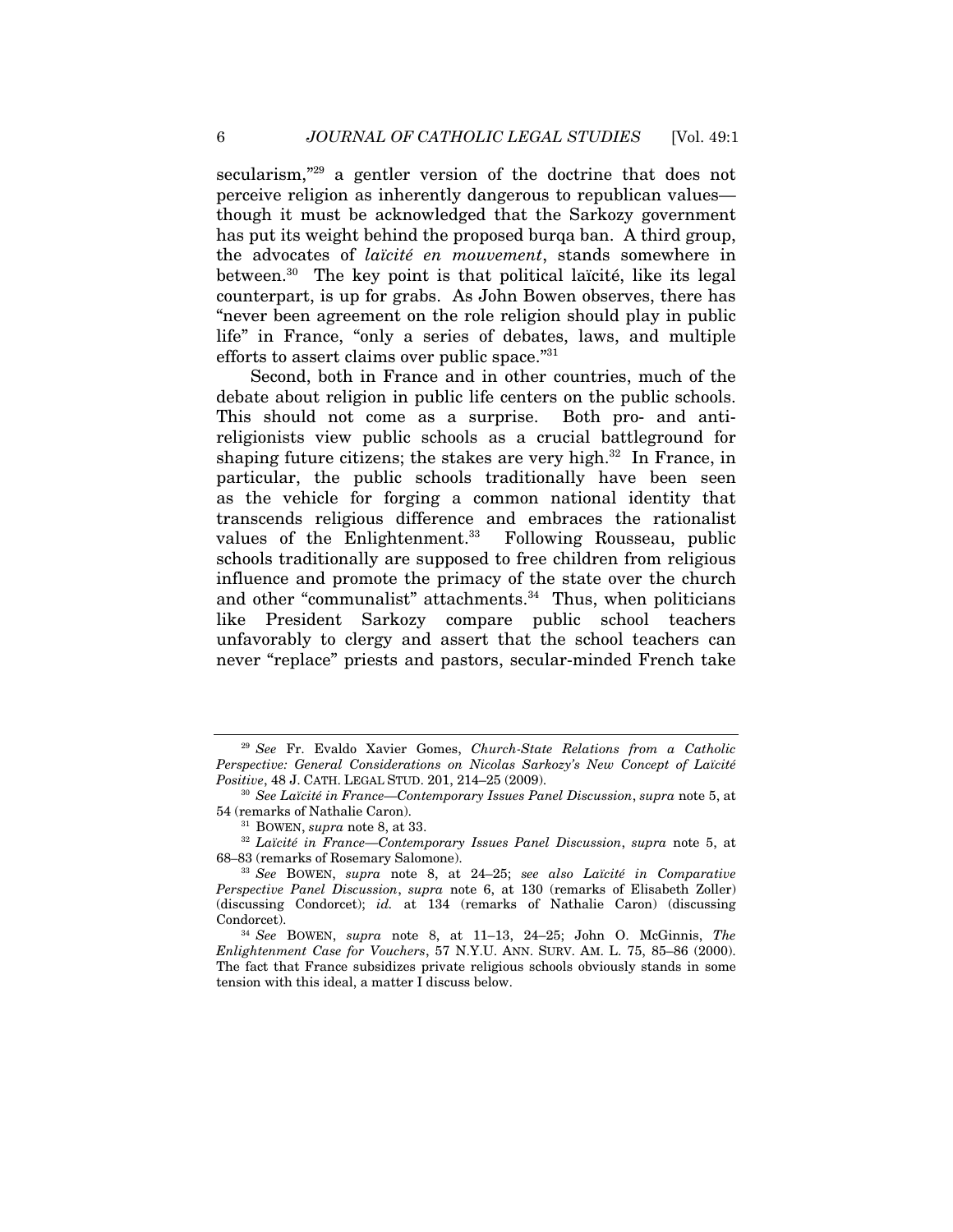offense.<sup>35</sup> On the other hand, religious parents resist attempts by public schools to indoctrinate children in secular or even antireligious worldviews, an issue that Javier Martínez-Torrón addresses here in the Spanish context.<sup>36</sup> An obvious solution is for public schools to remain scrupulously neutral about religion. As Martínez-Torrón explains, however, neutrality is exceptionally difficult to achieve in practice.<sup>37</sup>

Third, the discussions plainly reveal the importance of history. France and the United States share a commitment to religious liberty. Both have political regimes that date from the same period. Both are heirs of the Enlightenment. Both are secular states, in the sense that neither has an established religion. And yet, when one compares the ways in which religious liberty is instantiated in the two countries, one discovers significant differences. Practices that are entirely unremarkable in one would seem grossly out of place in the other. I have already mentioned some of these differences; the participants in this conference identify others as well. What explains this? If both countries share common founding principles, why do they apply them so differently?

The answer relates largely to different histories. Unlike France, the United States never had an *ancien régime*. There were religious establishments during the colonial period—and even afterwards, in some places—and a general Protestant ascendency throughout much of American history.<sup>38</sup> But America never has had an entrenched clerical class to displace or a Gallican-style church to dismantle.<sup>39</sup> From the beginning, American society has been characterized by a religious pluralism

<sup>35</sup> *See Laïcité in France—Contemporary Issues Panel Discussion*, *supra* note 5, at 59 (remarks of Nathalie Caron); *Laïcité in Comparative Perspective Panel Discussion*, *supra* note 6, at 130 n.37 (remarks of Elisabeth Zoller) (citing *Allocution de M. le Président de la République Française*, PRÉSIDENCE DE LA RÉPUBLIQUE, Dec. 20, 2007, http://www.elysee.fr/president/les-actualites/discours/2007/allocution-de-mle-president-de-la- republique.7012.html?search=Latran). 36 *Conference Introduction*, *supra* note 4, at 46–47 (remarks of Javier Martínez-

Torrón).<br><sup>37</sup> *Id.* 

<sup>38</sup> For an excellent history of religion in America, see generally GEORGE M. MARSDEN, RELIGION AND AMERICAN CULTURE (1990). 39 *See* Russell Hittinger, *Introduction to Modern Catholicism*, *in* THE TEACHINGS

OF MODERN ROMAN CATHOLICISM: ON LAW, POLITICS, AND HUMAN NATURE 1, 5–7 (John Witte Jr. & Frank Alexander eds., 2007) (discussing Gallicanism).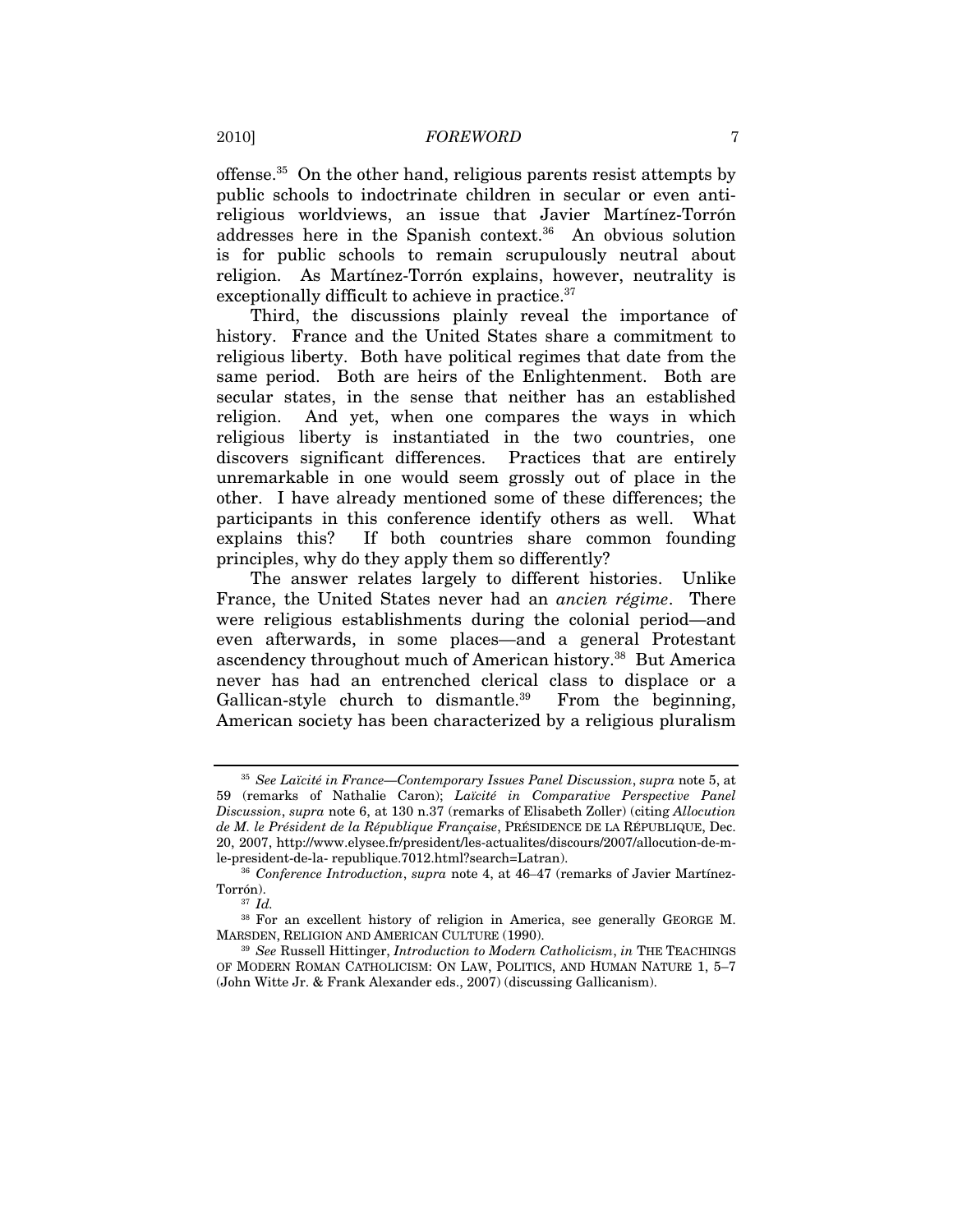and voluntarism that made such a class and church impossible. As a consequence, Americans traditionally have not seen religion as the enemy of liberty, a fact that astonished Tocqueville in the 1830s.40 On the contrary, throughout history, many Americans have seen religion as constitutive of political liberty. Americans in the evangelical tradition have long maintained that Christianity itself requires a neutral state so that believers can make meaningful, voluntary commitments to God.<sup>41</sup> This is not the only strain in American religious thought, of course, but it has been an important one.<sup>42</sup> In short, government in America has never seen the church as an adversary it needs to vanquish. The epic nineteenth-century struggle between the "two Frances"—one Catholic and one Republican—has no American counterpart.<sup>43</sup>

These historical differences help explain some of the incongruities the participants in this conference identify. For example, the fact that the 1905 law gives the French government title to church buildings and that religious groups can use these buildings only at the government's discretion obviously reflects a desire to control, or at least monitor, the church—a desire born of mutual suspicion and hostility between state and church at the time of the law's enactment. Likewise, the continuing participation of the government in the appointment of Catholic clergy can be seen as a control mechanism, as well as a continuation of Gallican traditions. The subsidies provided for the maintenance of church buildings, private religious education, chaplains, and the like, can be seen as practical compromises

<sup>40</sup> ALEXIS DE TOCQUEVILLE, DEMOCRACY IN AMERICA 280–81 (Harvey C. Mansfield & Debra Winthrop eds., 2000). Indeed, Tocqueville wrote, "Americans so completely confuse Christianity and freedom in their minds that it is almost impossible to have them conceive of the one without the other." *Id.* 

<sup>41</sup> *See, e.g.*, Michael W. McConnell, *The Origins and Historical Understanding of Free Exercise of Religion*, 103 HARV. L. REV. 1409, 1442–43 (1990); John Witte, Jr., *The Essential Rights and Liberties of Religion in the American Constitutional Experiment*, 71 NOTRE DAME L. REV. 371, 381–83 (1996).<br><sup>42</sup> For a helpful discussion of four perspectives that influenced the drafting of

the Constitution's religion clauses, see Witte, *supra* note 41, at 377–88. For an argument that contemporary American religion jurisprudence seeks to advance multiple, sometimes contradictory, values, see Steven H. Shiffrin, *The Pluralistic Foundations of the Religion Clauses*, 90 CORNELL L. REV. 9, 16 (2004). 43 See BOWEN, *supra* note 8, at 22–25, on the struggle between the "two

Frances." *See also* RENÉ RÉMOND, RELIGION AND SOCIETY IN MODERN EUROPE 57–59 (Antonia Nevill trans., 1999).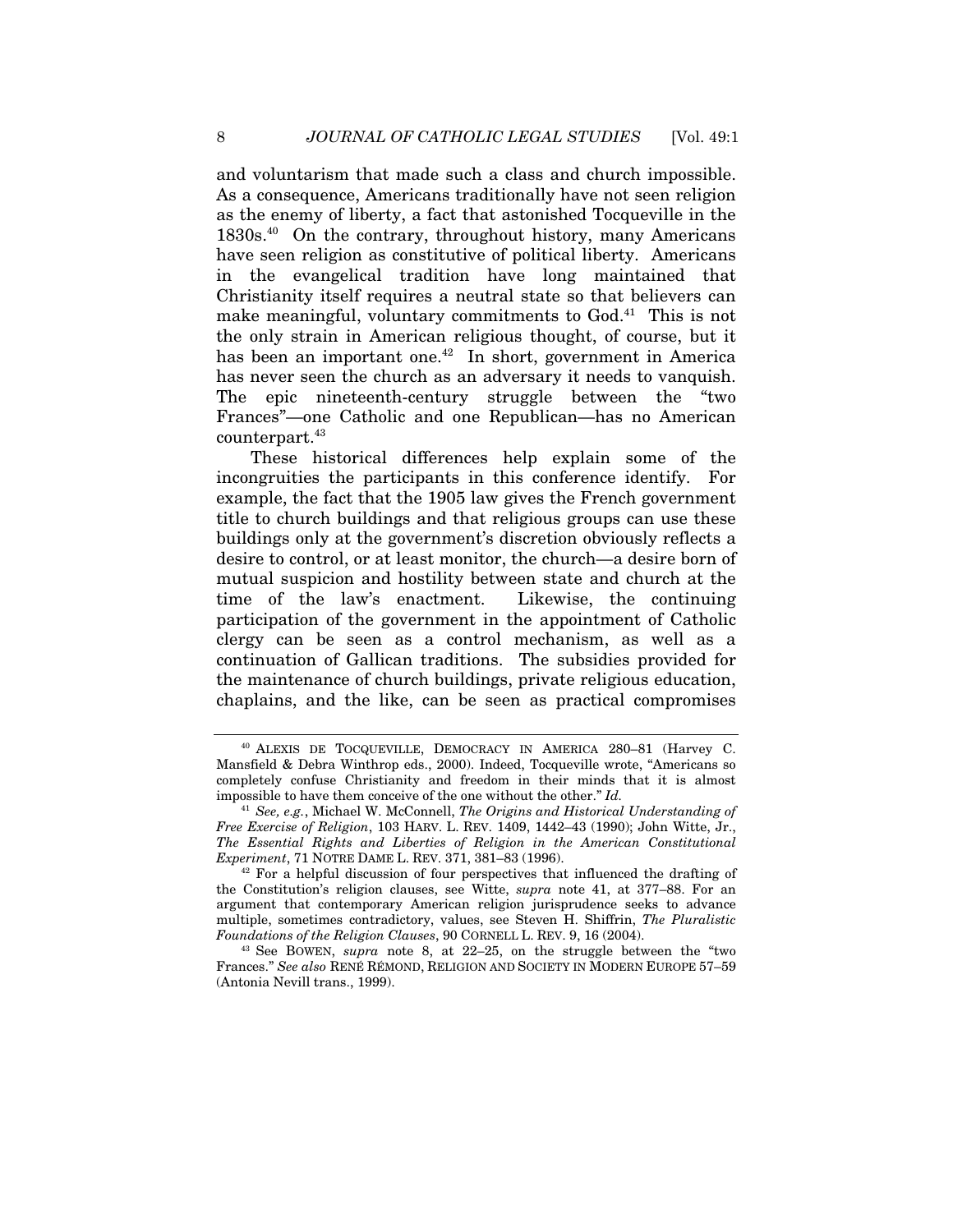that allowed the two Frances to attain a *modus vivendi*. And the heightened sensitivity to public religious expression, even today, can be understood as the legacy of the traditional Republican wariness about the resurgence of the state's traditional rival what Nathalie Caron here calls *le retour offensif du religieux*. 44

Of course, not everyone agrees with this interpretation. In her analysis of the Conseil d'État's recent opinion on the burqa, for example, Elisabeth Zoller questions whether laïcité continues to play its formerly strong role in resolving legal controversies.<sup>45</sup> But this Foreword is not the place to settle the debate. The participants discuss it, and others, below. And I do not mean to suggest that incongruities are unique to France. Every legal system must live with its ironies; American church-and-state law has some of its own. The key point is that, in order to understand both French and American law with respect to religious liberty, one must consider not only formal legal texts and judicial decisions but the historical context in which these texts and decisions have effect. Especially in the area of law and religion, history and culture often explain much more than abstract legal doctrine.46

It remains only to offer thanks: to the Law School for supporting this inaugural event, to the Paris campus for its hospitality, to the editors of the *Journal of Catholic Legal Studies* for their hard work, and to the participants for their very helpful contributions and the candid and congenial atmosphere that characterized the day's events.

# BIOGRAHPICAL BACKGROUND ON PARTICIPANTS

<sup>44</sup> *Laïcité in France—Contemporary Issues Panel Discussion*, *supra* note 5, at 93 (remarks of Nathalie Caron); *see also* BOWEN, *supra* note 8, at 25. 45 *See Laïcité in Comparative Perspective Panel Discussion*, *supra* note 6, at 135

<sup>(</sup>remarks of Elisabeth Zoller). 46 *See* JAVIER MARTÍNEZ-TORRÓN & W. COLE DURHAM, JR., RELIGION AND THE

SECULAR STATE: NATIONAL REPORTS 55–56 (Javier Martínez-Torrón & W. Cole Durham, Jr. eds., 2010).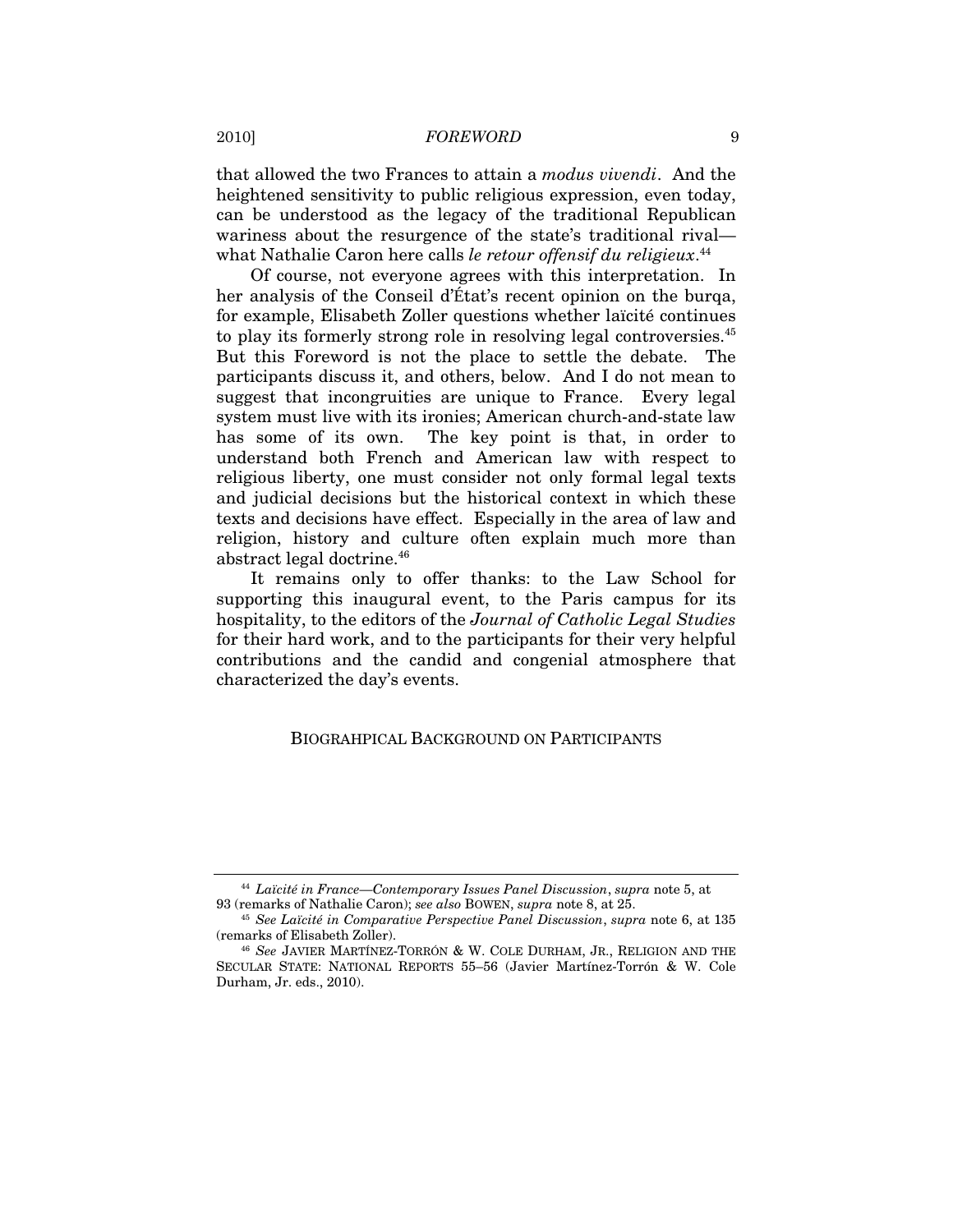

Nathalie Caron is the Co-Editor of the *Revue Française d'Etudes Américaines* and professor of American studies at the Université de Paris-Est Créteil. She is director of IMAGER, a research institute at UPEC on English-, German-, and Romance language-speaking cultures. She has published essays on Thomas Paine, the American Enlightenment, the new atheism movement in the U.S., as well as religion and its treatment in the media. She is the author of *Thomas Paine contre l'imposture des prêtres* (1999) and more recently, with Naomi Wulf, of "Les Lumières américaines: continuités et renouveau" ("The American Enlightenment: Continuity and Change"), Transatlantica [En ligne], 2 | 2009. Her essay, "Laïcité and Secular Attitudes in France," based on a paper she gave in 2006 at a ISSSC conference on "Who is Secular?," was published in Barry A. Kosmin and Ariela Keysar, eds., *Secularism and Secularity: Contemporary International Perspectives*, 113–24 (2007). She is the co-editor of a forthcoming volume on religion in the Americas (Presses de l'Institut des Amériques).



Blandine Chelini-Pont

Senior lecturer in contemporary history and Ph.D. in Law at the University Paul Cézanne, Aix-en-Provence, France. She is head of the law and religion interdisciplinary research team on law in the media and in social change at the Université Paul Cézanne. Work 1: historical and contemporary relationships between law(s), politics and religion particularly in France and the United States (constitutional organization, legislation,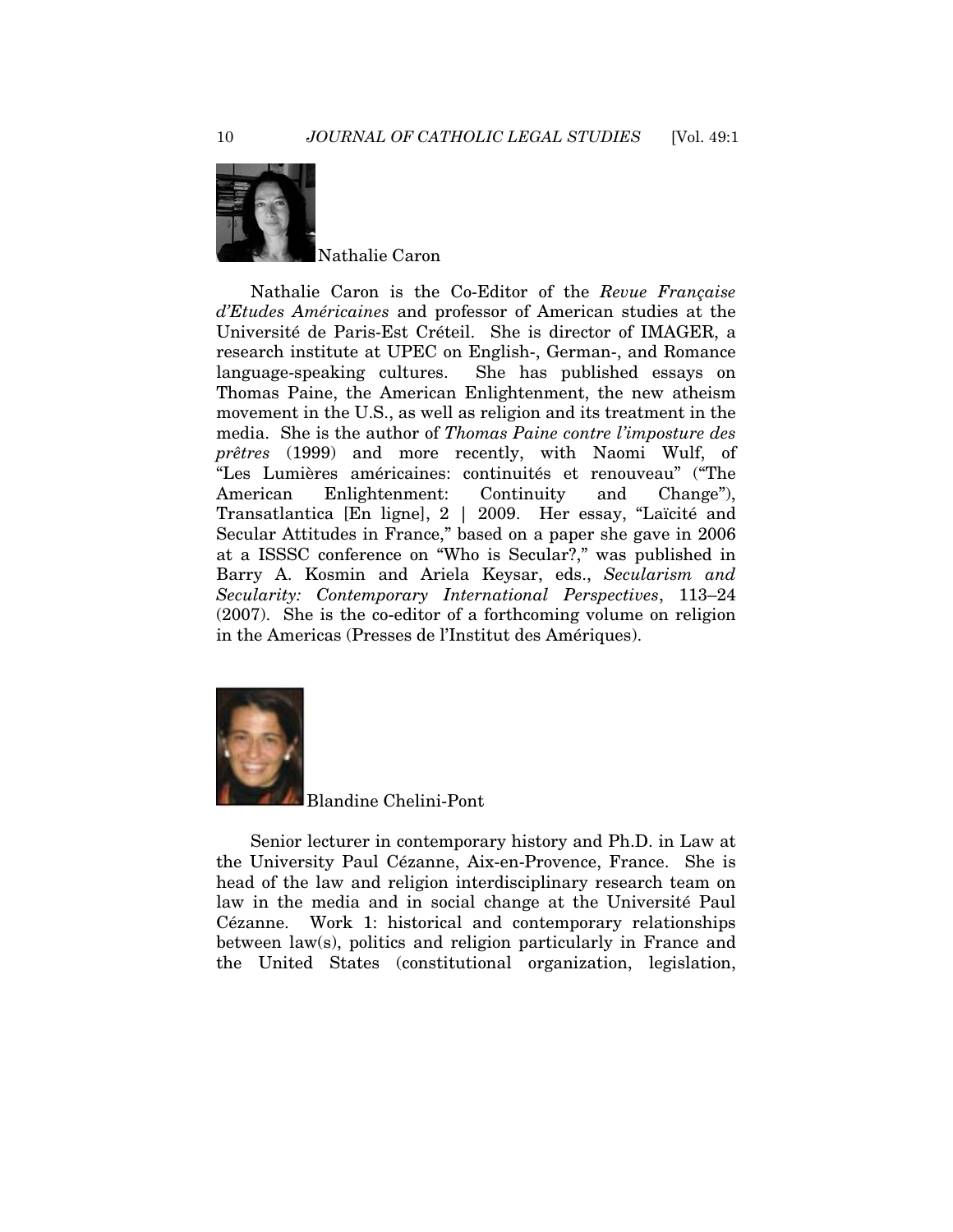jurisprudence, politics and public policy). Work 2: the implications of these issues in international relations (religious freedom, defamation, freedom of expression, proselytizing). Her current research focuses on the influence of American Catholic conservatism. Her next publication, "Rome and Washington from the Independence of the United States to the Cold War," will be available soon at Picard bookstores.



Nina J. Crimm

Professor Crimm began her legal career in Washington, D.C., as law clerk for Judge Irene F. Scott, United States Tax Court; practiced in a Washington, D.C. law firm; and worked as Attorney-Advisor/Senior Attorney in the Office of the Chief Judge of the United States Tax Court. Since 1987, she has been a professor at St. John's School of Law, and she was a Visiting Professor of Law and Visiting Scholar in Residence at Arizona State University School of Law for several semesters in 2003 through 2005. Professor Crimm was the ATAX Research Fellow at the University of New South Wales in Sydney, Australia in 2001, and she was a recipient of a 2002–2003 research grant from the prestigious Washington D.C. nonpartisan, nonprofit organization, the American Tax Policy Institute.

Professor Crimm teaches a variety of tax courses in addition to a class on Nonprofit Organizations and a course on Global Philanthropy and U.S. Assistance: Legal, Policy, Political and Cultural Issues.

Professor Crimm is co-author of a book entitled *Politics, Taxes and the Pulpit: Provocative First Amendment Conflicts*, which is to be published by Oxford University Press in early fall, 2010. She is the author of *Tax Issues of Religious Organizations*, the newest edition of which was published in 2009 by the Bureau of National Affairs. Beginning spring, 2010, Professor Crimm writes a quarterly column, "The Quarterly Commentator," on a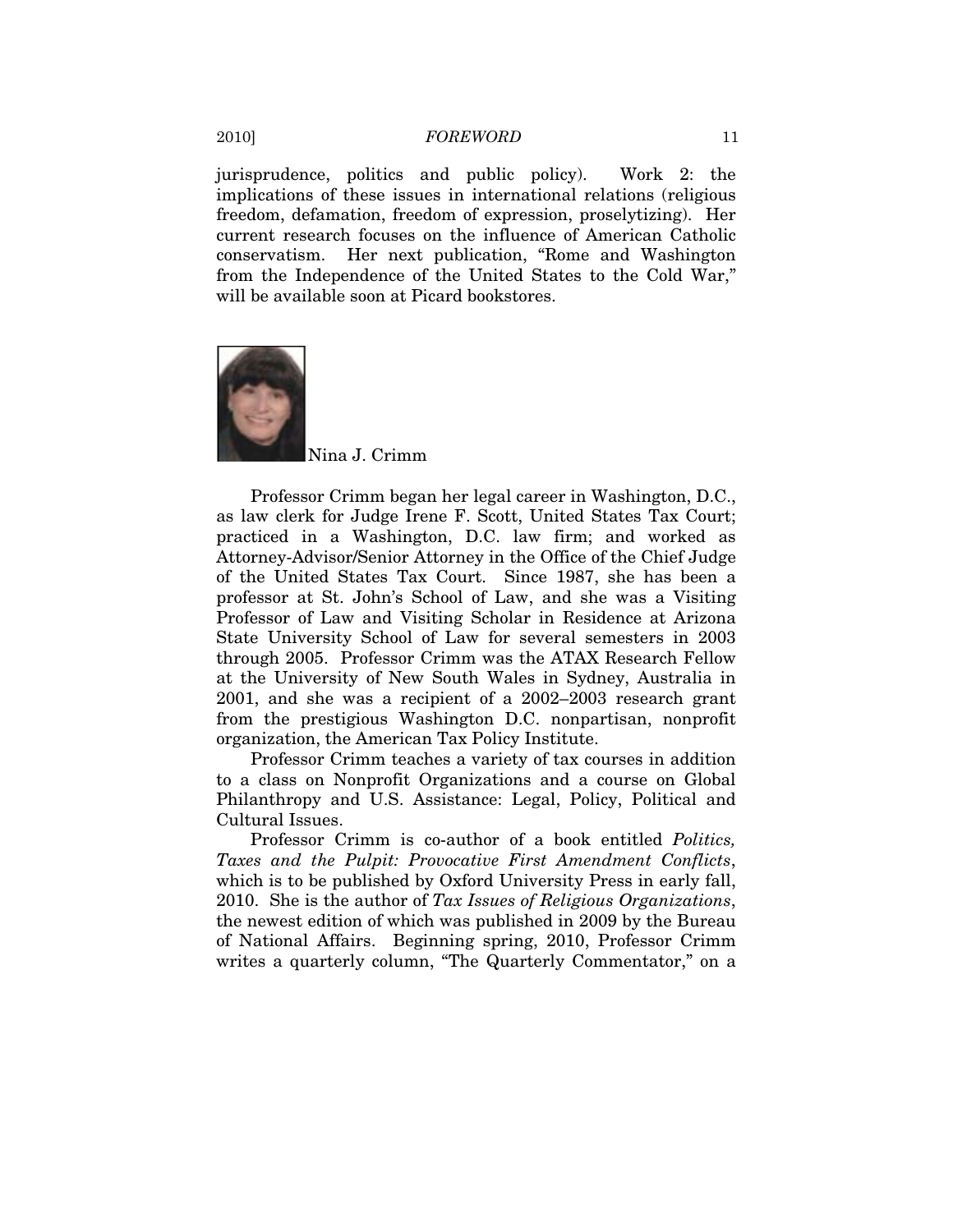variety of nonprofit and tax issues for *The Exempt Organization Tax Review*. In addition, she has written numerous law review articles and has made many presentations about domestic and foreign policies and laws particularly relevant to cutting edge nonprofit organization issues.



Marc O. DeGirolami

Marc O. DeGirolami joined the St. John's School of Law faculty in 2009. He teaches Criminal Law, Professional Responsibility, and Law & Religion.

Professor DeGirolami gradated cum laude from Duke University and received his J.D. cum laude from Boston University School of Law. He holds a masters degree from Harvard University as well as an LL.M. and a J.S.D. from Columbia Law School. At Columbia, he was a James Kent Scholar and a Bretzfelder Fellow in Constitutional Law, and he won the Walter Gellhorn Prize awarded for the highest gradepoint average in the class. Following law school, he clerked for Judge William E. Smith of the U.S. District Court for the District of Rhode Island and Judge Jerome Farris of the U.S. Court of Appeals for the Ninth Circuit. His professional experience includes service as an Assistant District Attorney in Cambridge, Massachusetts. Prior to joining the St. John's faculty, he taught legal research and writing as an Associatein-Law at Columbia Law School and then served as a Visiting Assistant Professor and Scholar in Residence at Catholic University's Columbus School of Law.

Professor DeGirolami's scholarship focuses on Law & Religion and Criminal Law. His papers have appeared or will be published in various law journals including *Legal Theory*, *Ohio State Journal of Criminal Law*, *Boston College Law Review*, *Alabama Law Review*, and *St. John's Law Review*, among others.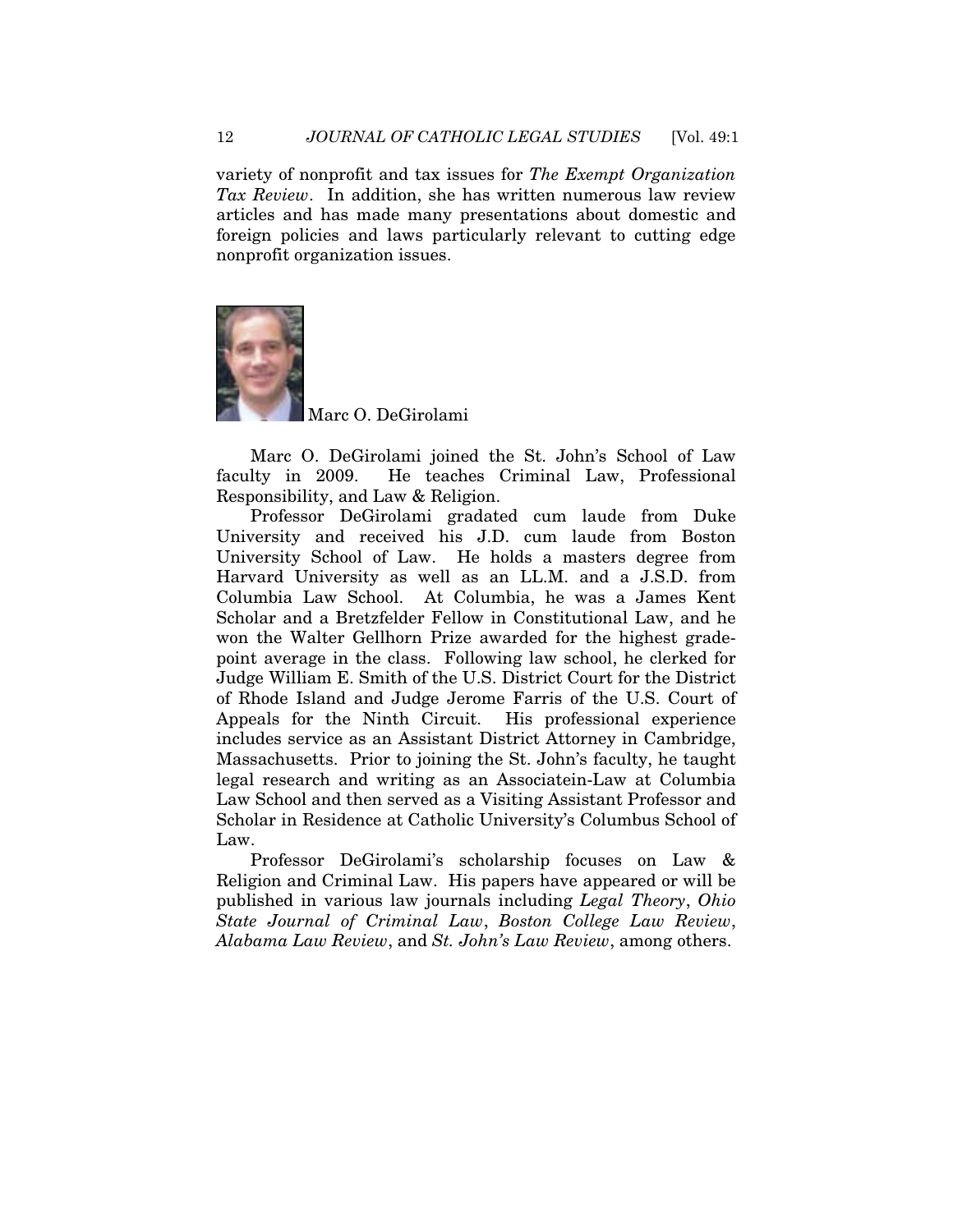Douglas Laycock

Douglas Laycock is the Armistead M. Dobie Professor of Law, the Horace W. Goldsmith Research Professor of Law, and Professor of Religious Studies at the University of Virginia. He has published many articles on religious liberty and other issues of constitutional law and articles and two books on the law of remedies. He is a co-editor of *Same-Sex Marriage and Religious Liberty* (2008). His many writings on religious liberty are forthcoming in a four-volume collection from Eerdmans Publishing, the first of which, *Volume I, Overviews and History* (2010), has just appeared.

He has been actively involved in religious liberty issues in the courts and legislatures, as well as in the law reviews. He is an experienced appellate litigator, including in the Supreme Court of the United States, and he has played a key role, in public and behind the scenes, in developing state and federal religious liberty legislation. He has represented clients across the religious and political spectrum: the Roman Catholic Archbishop of San Antonio, the National Association of Evangelicals, Hindus and Santerians, the American Civil Liberties Union, and parents objecting to school-sponsored prayers at football games. He received the 2009 National First Freedom Award from the Council on America's First Freedom.

He is a graduate of Michigan State University and of the University of Chicago Law School. He is also a Fellow of the American Academy of Arts and Sciences and a Vice President of the American Law Institute.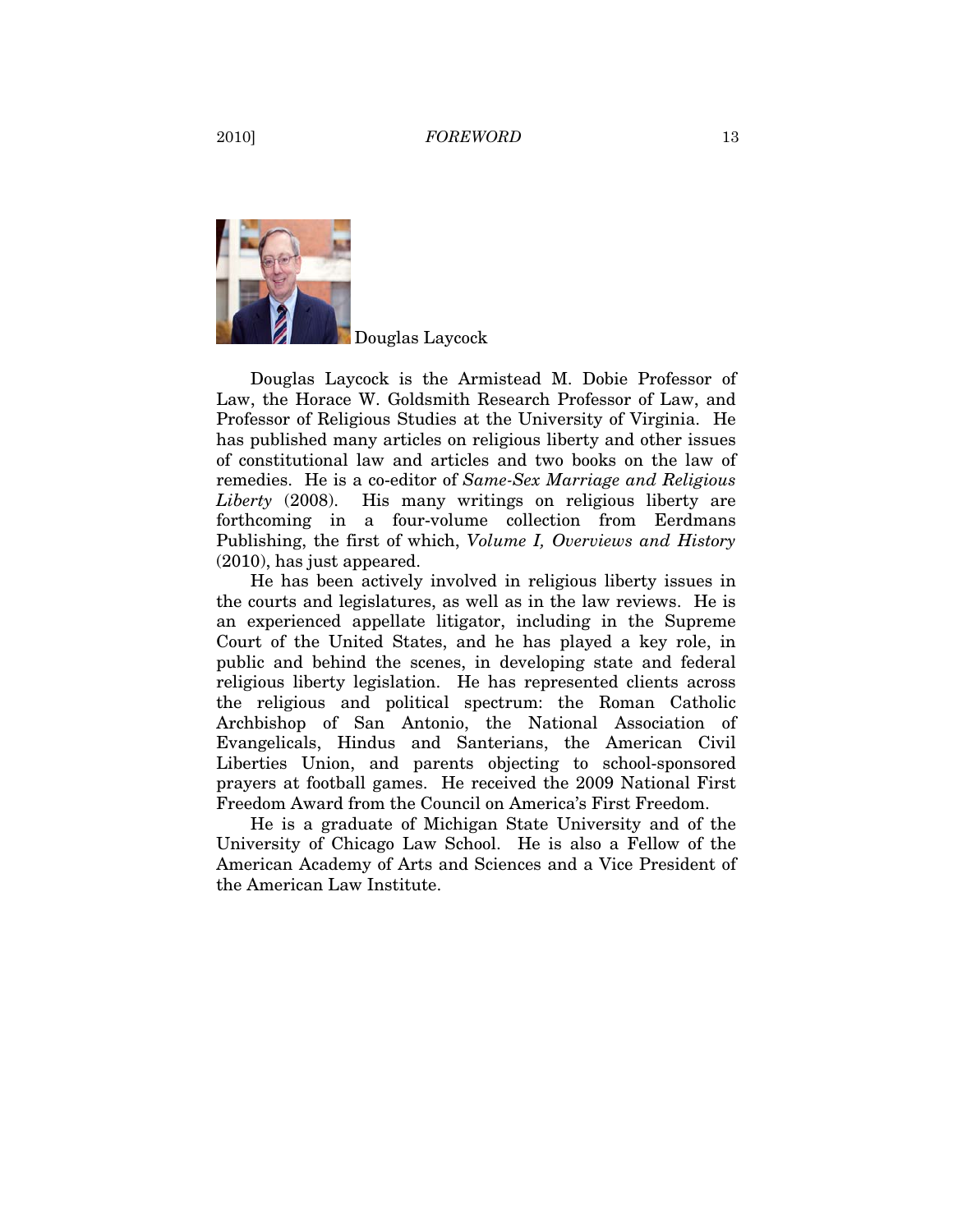

Javier Martínez-Torrón

Mr. Martínez-Torrón is a Professor of Law and Head of the Department of Law and Religion at Complutense University (Madrid, Spain). He holds a doctor *utroque iure* in law and of canon law. He is vice president of the Section of Canon Law and Church-State Relations of the Spanish Royal Academy of Jurisprudence and Legislation and a member of the OSCE/ODIHR Advisory Council for Freedom of Religion or Belief. He is also a member of the Spanish Advisory Commission for Religious Freedom. His writings, published in eighteen countries and in ten languages, include sixteen books as author, co-author, or editor, and more than eighty essays in legal periodicals or collective volumes. His research on law and religion issues is characterized by a predominant interest in international and comparative law.



Mark L. Movsesian is Director of the Center for Law and Religion and the Frederick A. Whitney Professor of Contract Law at St. John's. His articles have appeared in the *Harvard Law Review*, *North Carolina Law Review*, *Washington & Lee Law Review*, the *American Journal of International Law*, the *Harvard International Law Journal*, the *Virginia Journal of International Law*, and many others. He has been a visiting professor at Notre Dame and Cardozo Law Schools and has delivered papers at numerous workshops in the United States and Europe. He graduated summa cum laude from Harvard College and magna cum laude from Harvard Law School, where he was an editor of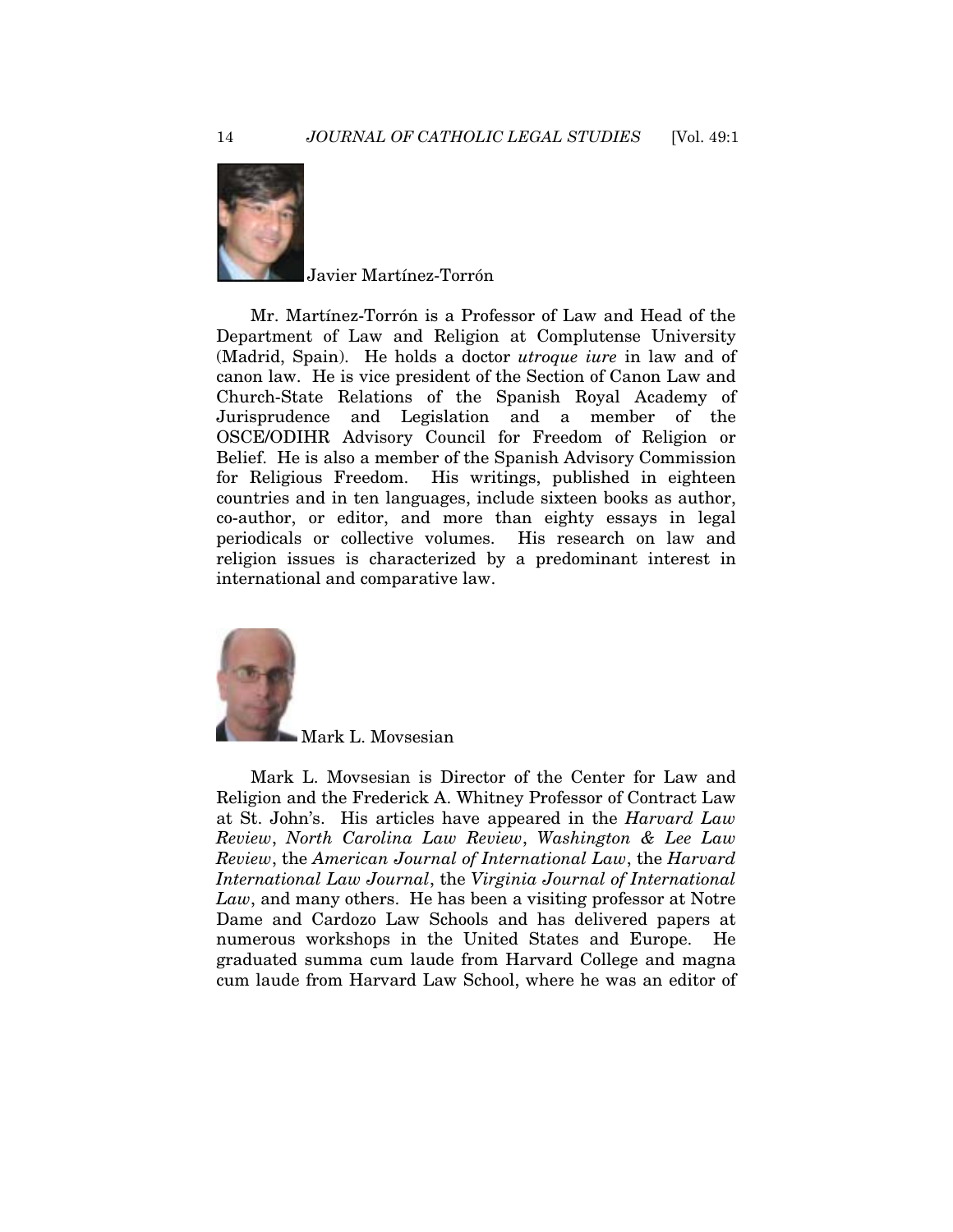the *Harvard Law Review* and a recipient of the Sears Prize, awarded to the two highest-ranking students in the second-year class. He clerked for Justice David H. Souter of the Supreme Court of the United States and served as as an attorney-advisor in the Office of Legal Counsel at the United States Department of the Justice. Before starting at St. John's, he was the Max Schmertz Distinguished Professor of Law at Hofstra University.



# Rosemary C. Salomone

Rosemary Salomone, the Kenneth Wang Professor of Law at St. John's School of Law, teaches constitutional law, administrative law, and a seminar on children and the law and has served in past years as Associate Academic Dean and Director of the Center for Law and Public Policy.

She has lectured internationally and published extensively on education law and policy and children's rights. In addition to her most recent book, *True American: Language, Identity, and the Education of Immigrant Children* (Harvard Univ. Press, 2010), she also is the author of *Same, Different, Equal: Rethinking Single-Sex Schooling* (Yale Univ. Press) (selected as an "Outstanding Academic Title for 2005" by *Choice Magazine*), *Visions of Schooling: Conscience, Community, and Common Education* (Yale Univ. Press), and *Equal Education Under Law: Legal Rights and Federal Policy in the Post "*Brown*" Era* (St. Martin's Press). She has been a recipient of numerous research and academic awards, including St. John's University's highest honor, the St. Vincent de Paul Teacher-Scholar Award; the University Outstanding Faculty Achievement Award; and grants from the National Science Foundation, the U.S. Department of Education, the Spencer Foundation, and Harvard University. She has held fellowships at Columbia University School of Law and at the Soros Foundation's Open Society Institute. Her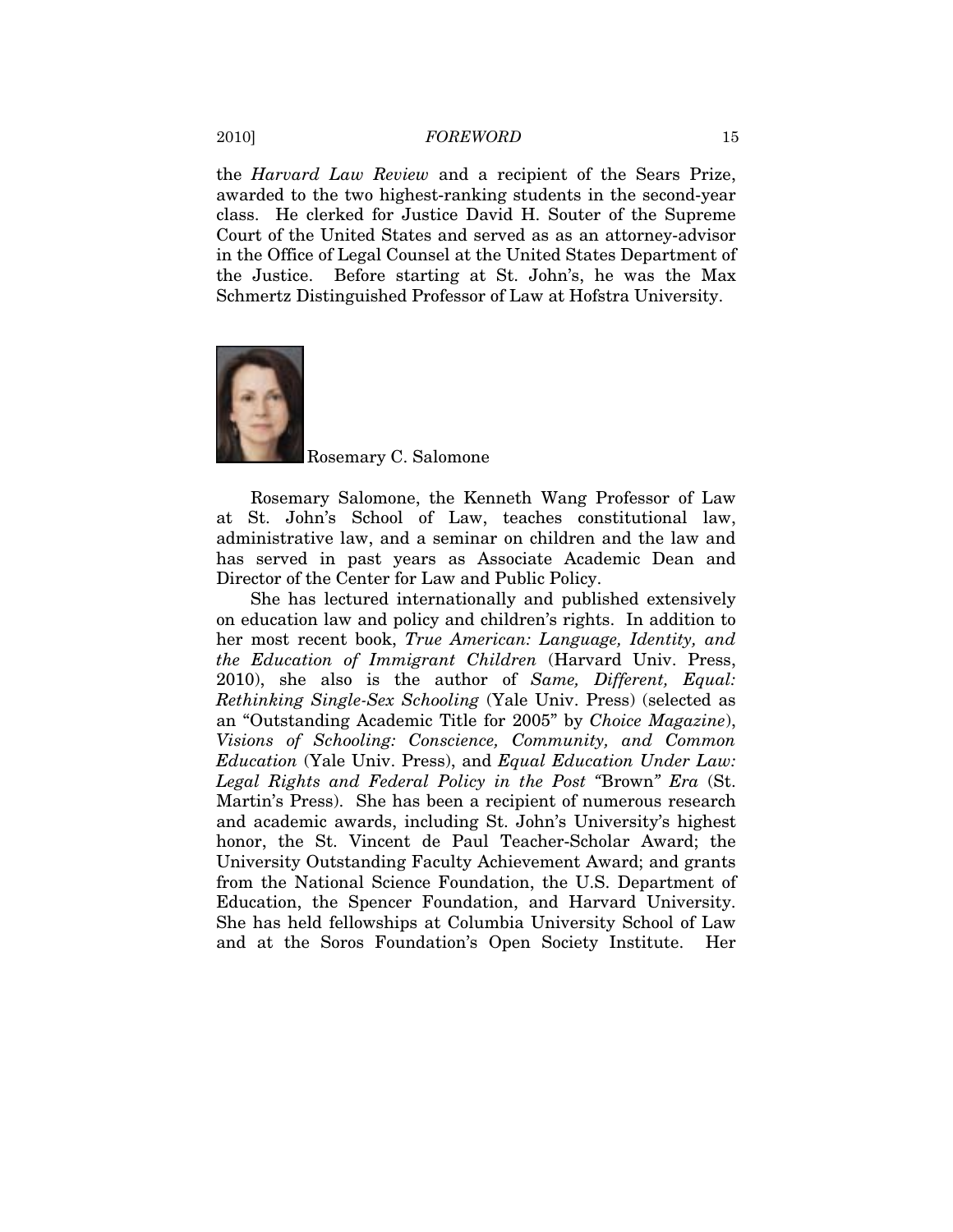present research examines citizenship and schooling within the context of immigrant integration in the United States and Western Europe, particularly France.

Prior to St. John's, she was an Associate Professor at the Harvard Graduate School of Education, where she taught education law, school finance, and language policy and was a lecturer in Harvard's Institute for Educational Management. From 1985 to 1995, she was a member of the Board of Trustees of the State University of New York. She is a former chair of the section on Education Law of the Association of American Law Schools and of the Education and the Law Committee of the Association of the Bar of the City of New York, where she served on the Council on Children. She was elected to membership in the American Law Institute in 2008. She currently serves on the Advisory Boards of the National Coalition of Single-Sex Public Schools and of the Education Law Abstracting Journal.

Professor Salomone is a graduate of Columbia University (Ph.D., LL.M., M.Phil.), Brooklyn Law School (J.D.), Hunter College (M.A.), and Brooklyn College (B.A.).



Brett G. Scharffs

Brett G. Scharffs is the associate director of the International Center for Law and Religion Studies. His scholarly interests are law and religion, corporate law, international business law, and philosophy of law.

Professor Scharffs clerked for the Honorable David B. Sentelle on the U.S. Court of Appeals, D.C. Circuit, and worked as a legal assistant to the Honorable George H. Aldrich at the Iran-U.S. Claims Tribunal in The Hague. Before teaching at BYU, he worked as an attorney for the New York law firm, Sullivan & Cromwell. Before coming to BYU Law School, he taught at Yale University and the George Washington University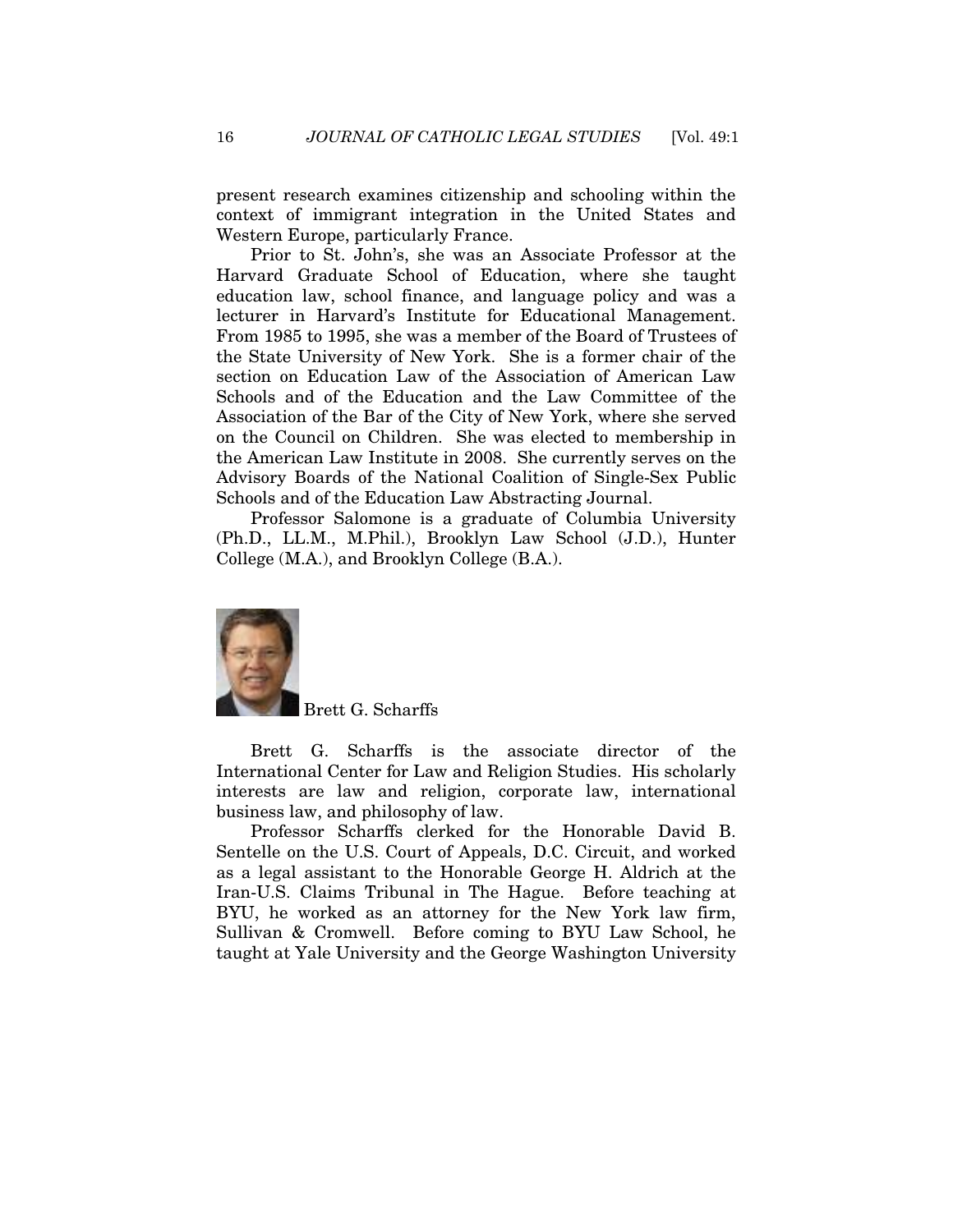Law School. He is currently serving as Chair of the Law and Religion section of the American Association of Law Schools.



Michael A. Simons

Michael A. Simons is Dean and John V. Brennan Professor of Law & Ethics at the St. John's School of Law.

Dean Simons graduated magna cum laude from the College of the Holy Cross in 1986 and magna cum laude from the Harvard Law School in 1989, where he was an editor of the *Harvard Law Review*.

Dean Simons joined the St. John's faculty in 1998 and was selected by the students as "Professor of the Year" in 2000. From 2005 through 2008, he served as Associate Dean for Faculty Scholarship. His own scholarship has focused on sentencing, prosecutorial decisionmaking, and punishment theory. His articles have appeared in the *New York University Law Review*, the *Vanderbilt Law Review*, the *George Mason Law Review*, the *Villanova Law Review*, the *St. John's Law Review*, *The Catholic Lawyer*, and the *Journal of Catholic Legal Studies*. He teaches in the areas of criminal law and evidence, and he has been a frequent lecturer to the bench and bar on both topics. He is also a Senior Fellow with the Vincentian Center for Church and Society.

After graduating law school, Dean Simons clerked for the Honorable Louis F. Oberdorfer of the United States District Court for the District of Columbia. He later served as a staff attorney for *The Washington Post*, as an associate at Stillman, Friedman & Shaw, and as an Assistant United States Attorney in the Southern District of New York.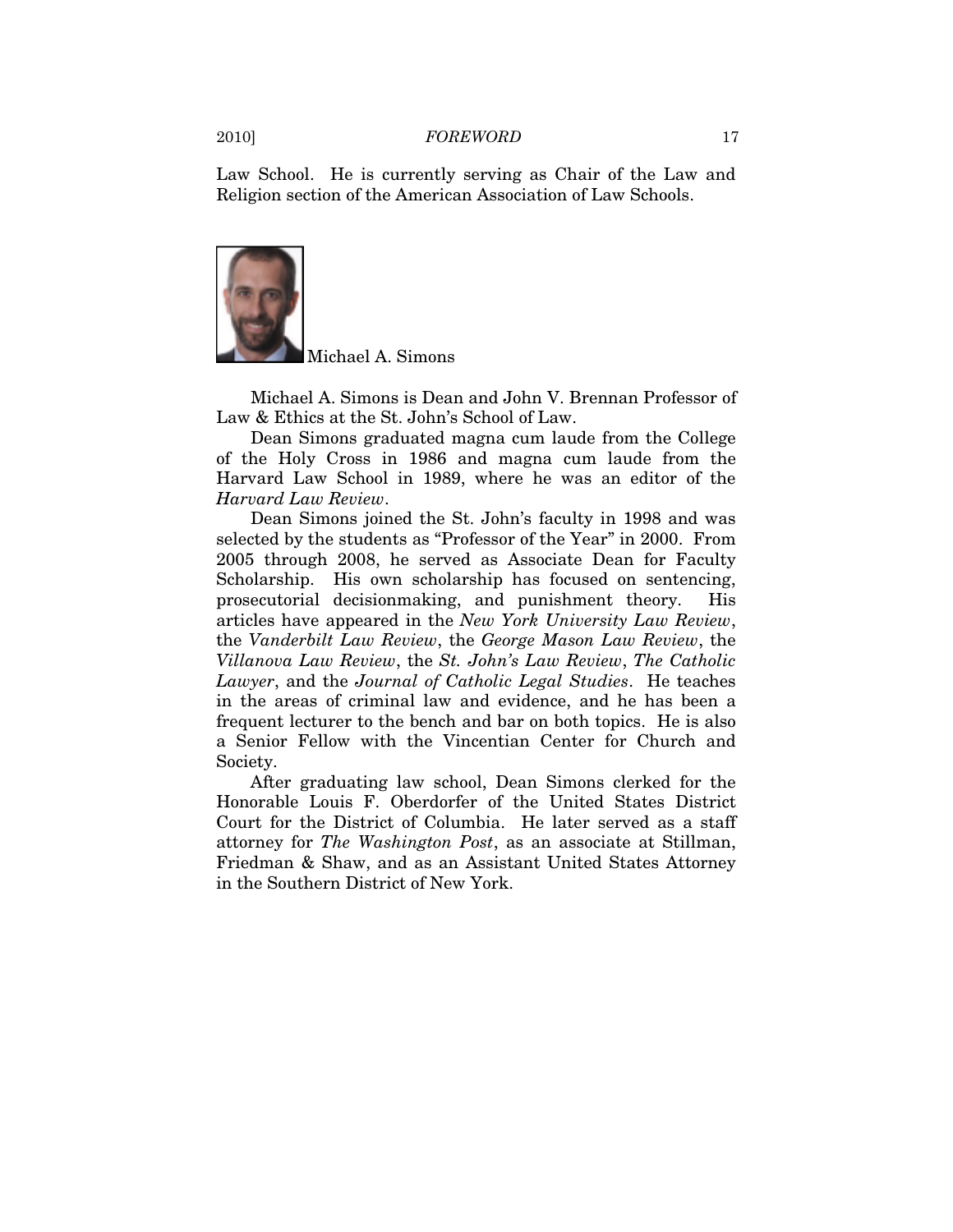

Emmanuel Tawil

Emmanuel Tawil is an Associate Professor of Public Law in the Law School at the University of Paris II (Panthéon-Assas), where he teaches International Relations, Administrative Law, Constitutional Law, and Introduction to European Law. He joined the Law School of Paris II in 2007. Since 2010, he has also lectured at the School of Canon Law of the Catholic University in Paris. In France, he has taught Religious Freedom and Introduction to Canon Law at Université Paul Cézanne from 2003–2006. Abroad, he has taught and researched at Universiteit Antwerpen, Université Catholique de Louvain, and the University of California-Berkeley.

He served as an attorney for the diocesan tribunal of Arras-Cambrai between 2003–2007 and as defensor of the Bond at the diocesan tribunal of Strasbourg from 2001–2003.

He received a doctorate in Canon Law from the School of Theology in Strasbourg University in 2003, a post-doctral diploma in Religious Studies from the School of Human Studies at Sorbonne in 2005, and a doctorate in Public Law from the Université Paul Cézanne in 2006.



Elisabeth Zoller is Professor of Public Law in the Law School at the University of Paris II (Panthéon-Assas), where she is Director of the Center for American Law and Director of the Comparative Public Law Doctorate Program. She joined the Law School of Paris II in 1995, where she teaches Constitutional Law and Comparative Public Law. In France, she taught